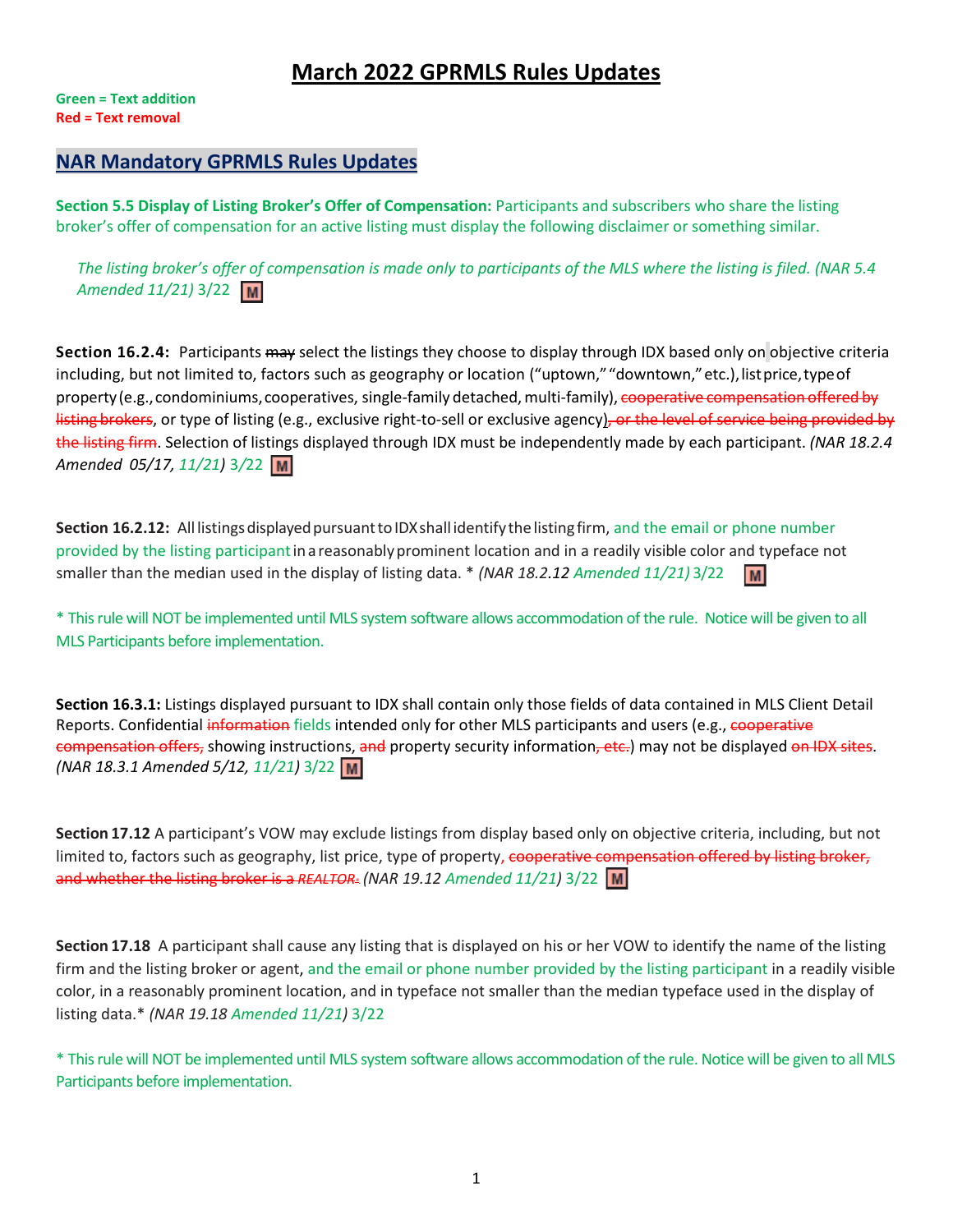## **Other GPRMLS Rules Updates (Section 1.17)**

#### **V. Subscriber/Participant Information**

A. Information regarding the listing agent or the listing firm company shall be allowed only in the "Agent Remarks," "Office Remarks," or "Syndication Remarks" and other data fields that are specifically labeled for such information and shall not be permitted to be displayed in text fields, graphics, or hypertext-linked displays that are publicly viewable (see below for exceptions). 2/19 3/13

#### The above restrictions do not apply to:

- **1.** The name of the builder's company of the listed property.
- **2.** A "Listing Courtesy of (Broker Name)" statement that is consistent with an IDX public display.
- **3.** An ownership or copyright identifier (limited to the Participant's company logo, company name and/or company URL) located in a photograph not exceeding ten percent of the picture area. 2/19

#### **VI. Photos**

- **A. Photo Guidelines**: All listing photographs or graphics must directly promote the listed property and its amenities.
	- **1.** Any listing photograph that prominently features a yard sign, where the yard sign exceeds ten percent of the photograph's area, or where an agent's name or contact information is legible is prohibited.
	- **2.** Any property photo must promote the property for sale and its amenities and is to contain no other text, graphics, or other messages, except identifying watermarks as outlined in 1.17 (VI)(D) (limited to Participants logo and/or name, not to exceed 10% of the total area of the photo). The MLS Staff is directed to delete any property pictures that display anything else, including deleting pictures and property information and/or the complete listing if necessary. 2/19 3/22
- **D. Broker/MLS Watermarks:** MLS photos and the watermarks on photos must be clearly visible on all IDX displays. 2/19 3/22
	- **1.** Only system supplied watermarks shall be permitted on listing photographs, watermarks shall not be manually added to listing photographs.
	- **2.** Participants may choose to submit one brokerage watermark containing their brokerage logo with no additional text or graphics to the MLS office to replace the default GPRMLS watermark on their firm's listing photos.

#### **VII. Remarks & Associated Documents**

- **B. Associated Documents:** Associated Documents in Paragon can only contain information about the listing and may not include anything that promotes an agent or company.  $2/19$  3/22
	- **1.** The Seller Property Condition Disclosure and Lead Based Paint Disclosure (if applicable) are required to be uploaded in the Paragon MLS Associated Documents within 2 days of the listing being input in the MLS.
		- **a.** If a property is exempt from the requirement of a Seller Property Condition Disclosure, the exemption shall be disclosed in the Agent Remarks in the MLS, or an exemption form must be uploaded to the associated documents in the MLS.